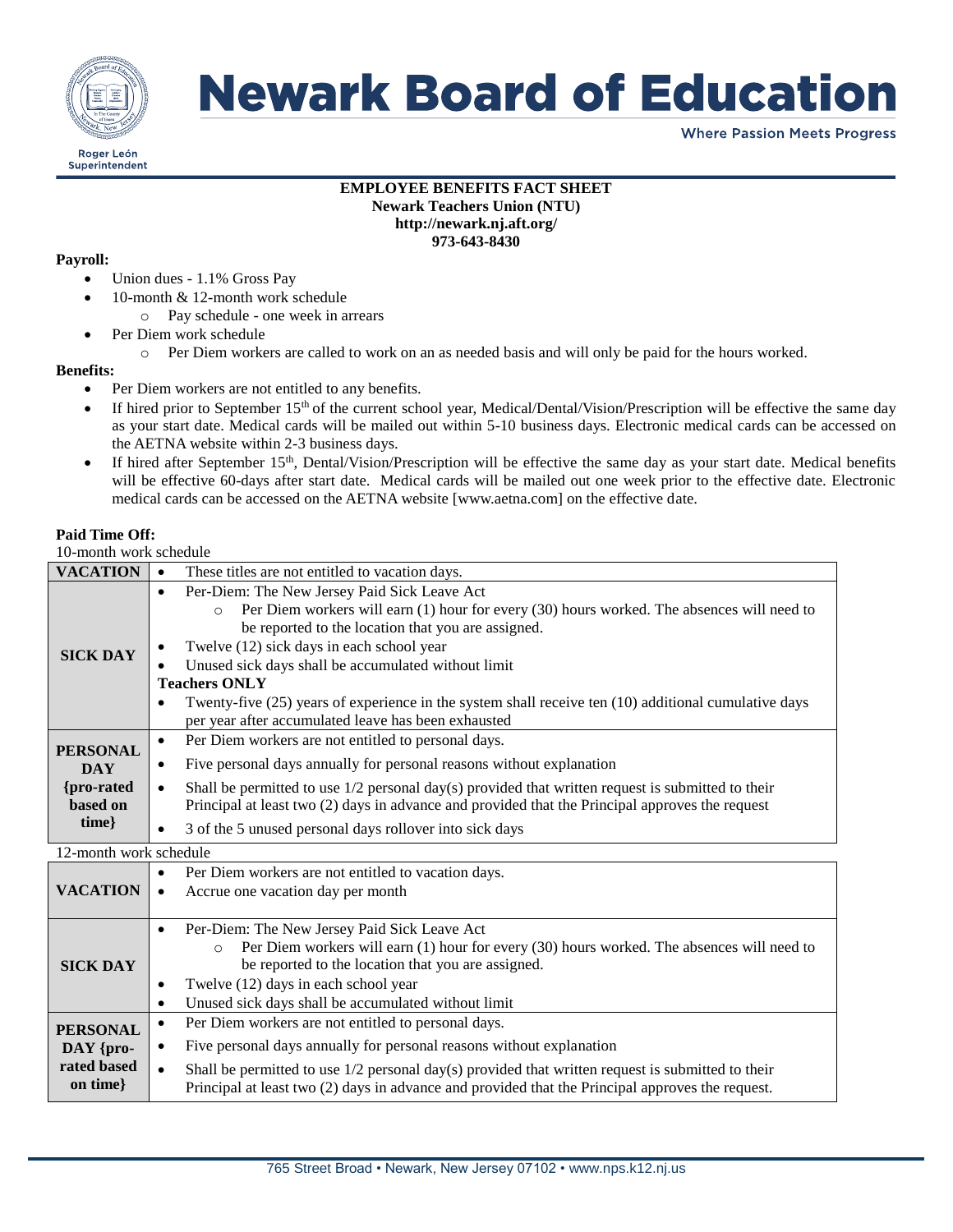

# **Newark Board of Education**

**Where Passion Meets Progress** 

## **Contacts**

### **AESOP** – You will need your ID and Pin Number, please contact [PerDiemStaffing@nps.k12.nj.us](mailto:PerDiemStaffing@nps.k12.nj.us) *Telephone Absence Reporting* – (800) 942-3767 *Online Absence Reporting* - [http://newark.aesoponline.com](http://newark.aesoponline.com/)

If you do not know your NPS Network login, please contact ISD Support at (973) 733- 8700 to obtain your username and/or reset your password.

**Affirmative Action** – [AffirmativeAction@nps.k12.nj.us](mailto:AffirmativeAction@nps.k12.nj.us)

**Benefits** - [benefits@nps.k12.nj.us](mailto:benefits@nps.k12.nj.us)

### **Human Resource Services –**

| instructional staffing @nps.k12.nj.us | staffing issues for instructional staff (certified staff, teachers, etc.)                                                   |
|---------------------------------------|-----------------------------------------------------------------------------------------------------------------------------|
|                                       | noninstructionalstaffing@nps.k12.nj.us staffing issues for support staff (non-certified staff, teacher aides, clerks, etc.) |
| npsresignations@nps.k12.nj.us         | to report a separation                                                                                                      |
| leaveofabsence@nps.k12.nj.us          | leave of absence inquiries                                                                                                  |
| certifications@nps.k12.nj.us          | instructional certification information                                                                                     |
| transcripts@nps.k12.nj.us             | NTU current employees transitioning to Earned MA or PhD                                                                     |
| npscompensation@nps.k12.nj.us         | current employees concerns with longevity, step increases, escrow, etc.                                                     |
| records verification @nps.k12.nj.us   | verification of employment letters, forms; etc.                                                                             |

### **Labor Relations** – NPSLaborRelations@nps.k12.nj.us

Payroll - [payrollCS@nps.k12.nj.us](mailto:payrollCS@nps.k12.nj.us)

### **Employee Assistance Program (EAP) -** (800) 531-0200

#### **Employee Self Service (ESS)** – https//npsssvc.nps.k12.nj.us/npsess.html

#### **ISD Customer Support Group**- Call 973-733-8700 for *Technical Issues*

- Technical issues include problems involving Newark Board of Education Printers, Chromebooks, Desktop Computers, Laptops, Network outages, Smartboards, Telephones, and other related network devices.
- **NEW** employees should contact the ISD Customer Support Group, **[\(973\)](mailto:CSupport@nps.k12.nj.us) 733-8700** to obtain your Login and Password.
- All other employees are to use the Password Reset Portal at **[https:\\selfservice.nps.k12.nj.us](https://selfservice.nps.k12.nj.us/)** to reset your passwords or unlock your accounts.